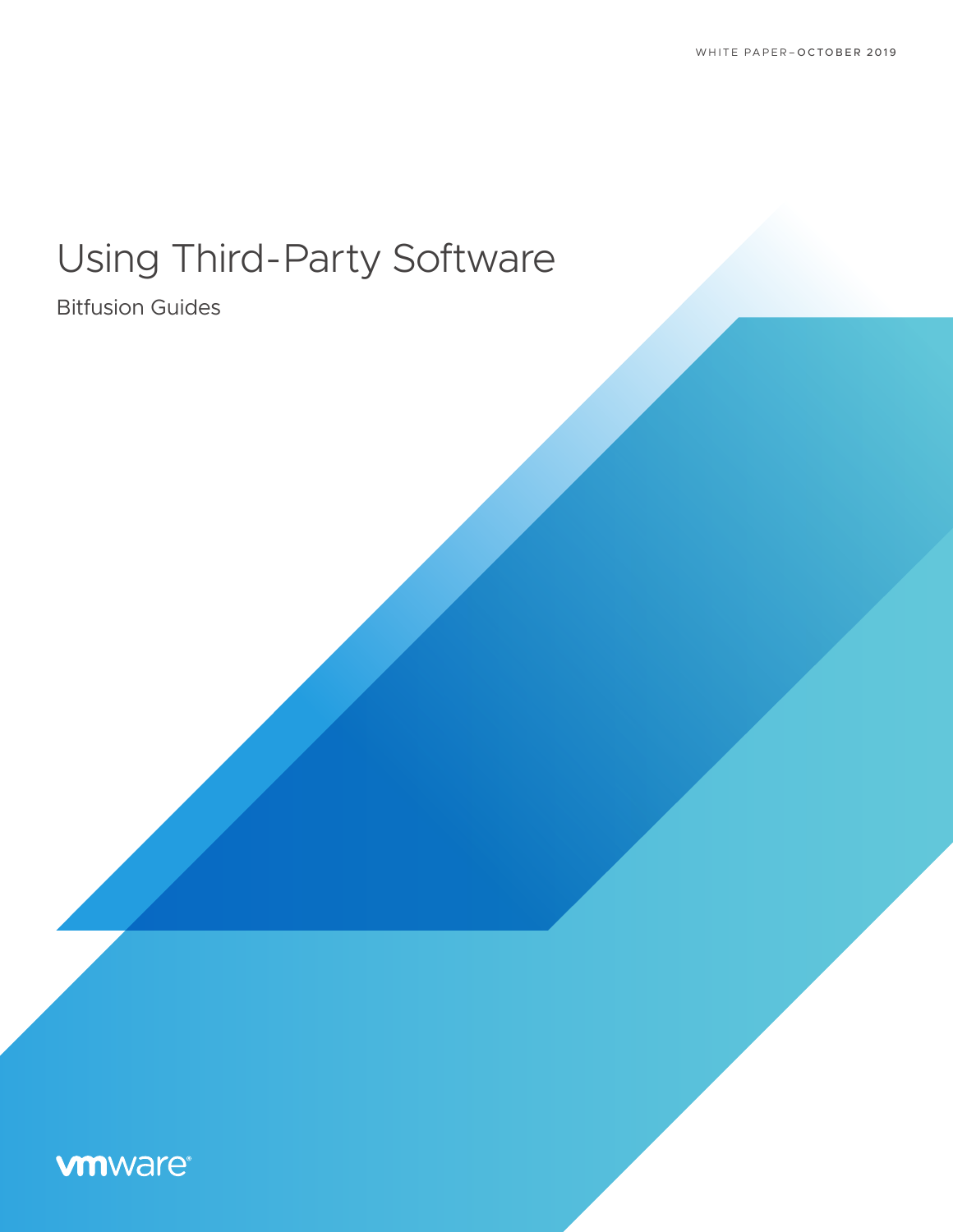Table of Contents [Using Third-Party Software](#page-2-0) 3

#### **vm**ware<sup>®</sup>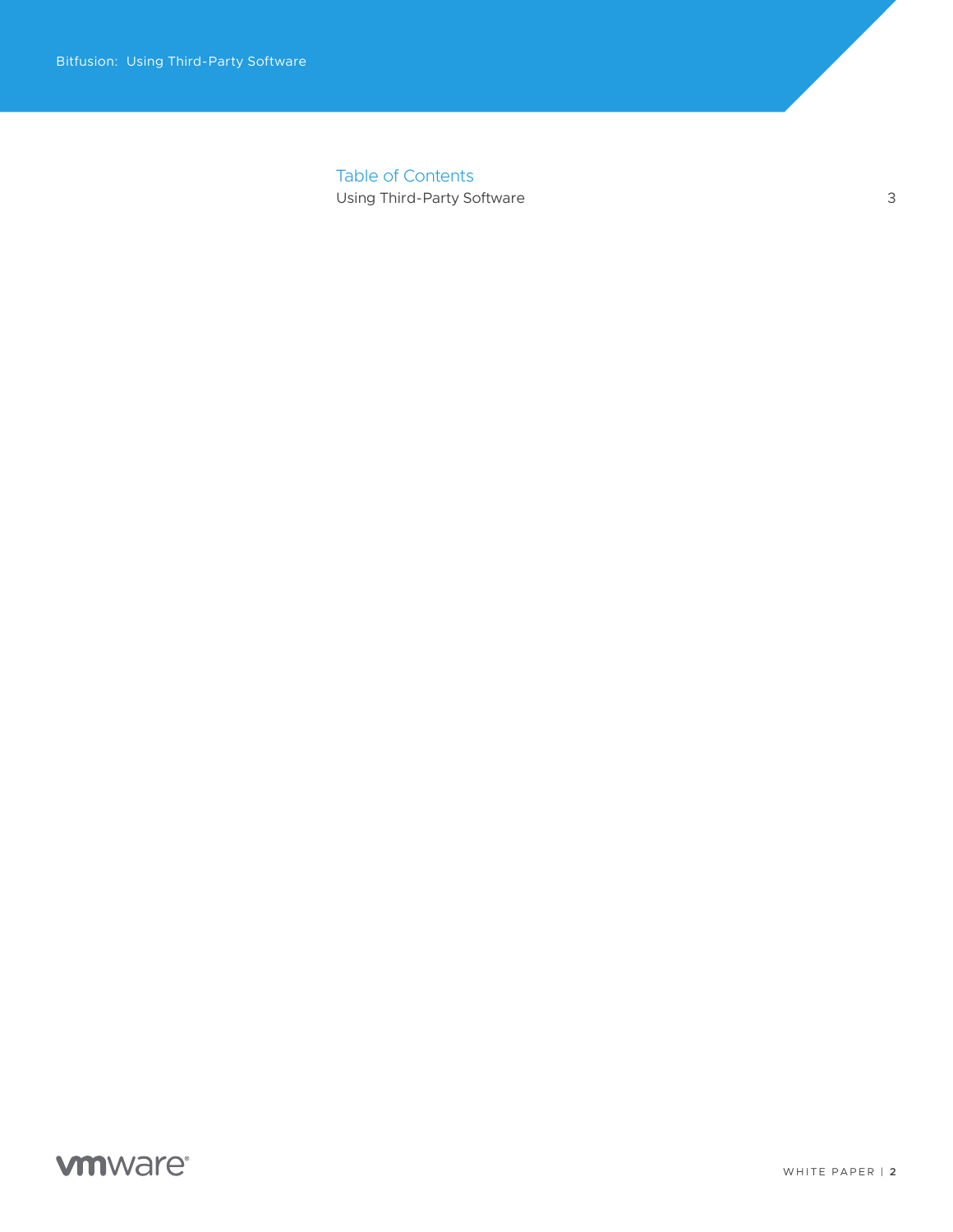#### <span id="page-2-0"></span>Using Third-Party Software

These guides offer help using third-party software you are likely to need to run applications under Bitfusion FlexDirect software.

Bitfusion's virtualization allows you to run third-party applications and frameworks, which in turn require third-party libraries and drivers. With the virtualized GPUs, the applications can run correctly even though the physical GPUs may be remote or of a different size.

A typical third-party stack would be:

- Application: TensorFlow benchmark
- Framework: TensorFlow
- Library: CUDA
- Library: CuDNN
- Driver: NVIDIA driver

These guides are meant to facilitate the installation and use of such third-party software, while not replacing the documentation of the third-party or open source providers.

#### **vm**ware<sup>®</sup>